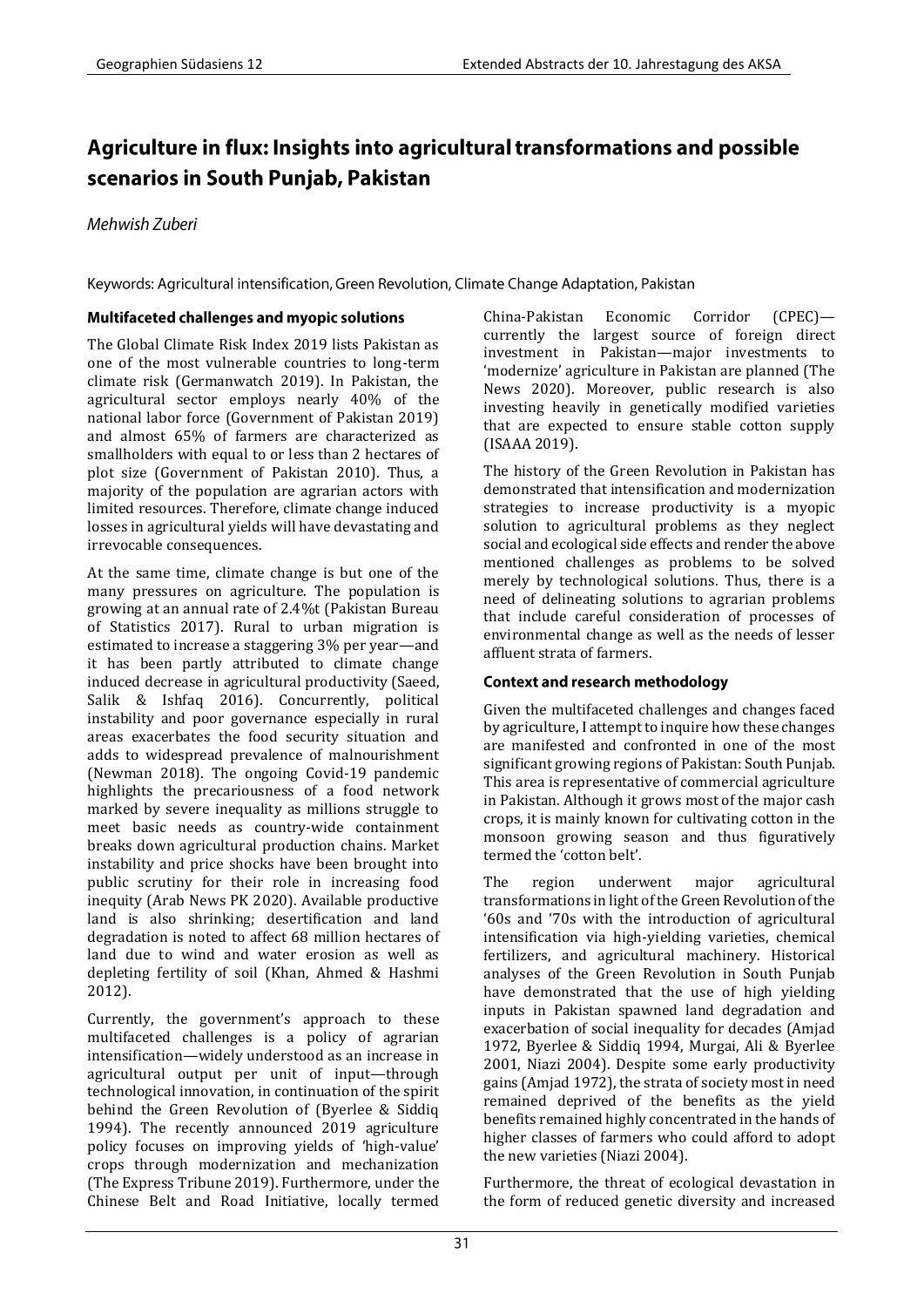vulnerability to wide-spread pest infestation also emerged as a major concern with the advent of the Green Revolution in the region (Freebairn 1995). Most importantly, it has been argued that the yield gains of the Green Revolution came at the expense of resource degradation due to expansion of fertilizer use, increased cropping intensity, and switching from rain fed to groundwater irrigation. (Byerlee & Siddiq 1994).

Currently, South Punjab is particularly subjected to ecological degradation as well as extreme weather events linked to climate change, such as floods and heat waves. Despite these complex challenges, recent scholarship on agricultural adaptation in this region has been largely preoccupied with measures related to maintaining or improving yields under changing ecological conditions. (Hussain & Mudasser 2007, Ahmad, Mustafa & Iqbal 2015, Khan et al. 2016, Ali et al. 2017).

I aim to counter this productivity narrative in agrarian studies by investigating the path dependent land use changes in the cotton belt of South Punjab to uncover: (1) ecological impacts of intensification, particularly in the post-Green Revolution era (post-1974), (2) smallholder perspectives on expensive technological solutions, and (3) actors and elements that are overlooked in productivity focused solutions, which ultimately fail to address the complex question of food security in a changing climate. This study is part of my doctoral research on socially and ecologically sustainable alternatives to agrarian intensification in South Punjab.

As a first step, an explorative field research was held from November till December 2019 in four districts in the cotton belt of South Punjab involving 57 farmers and relevant local experts, such as agricultural extension officers, NGO representatives, and academic researchers. I used guiding questions about recent land use changes, the concerns of farmers, and the changing farming practices to approach (current and future) ecological and social challenges.

# Insights on changing ecological elements

Farmers perceive climate change as a warming trend with an increase in extremely hot days per year. Although the source of these microclimatic changes remain to be determined, the slightest temperature increase here is serious as this region historically has the highest nationwide maximum-recorded temperatures (Salma, Rehman & Shah 2012). High temperatures reduce the phenological crop phase of cotton, for instance, and thereby negatively affect the development of the economically significant cotton boll. Erratic rain patterns are also reported by the informants. Drought is of particularly less concern as far as agriculture is concerned, as the region is dominated by irrigated agriculture. However, the untimely post-monsoon rains and storms cause damage to cotton stands and negatively impact yields. A general adaptive response reported by farmers is to intensify the use of inputs such as irrigation water and chemical fertilizers to "guarantee" sufficient yields and economic gains, which, on the contrary, renders farming so expensive that most smallholders barely break even. Some farmers also vary the sowing and harvesting times to avoid high mean temperatures as well as to capture high prices towards the end of crop season when market supply has diminished. This, however, is an option limited to major landowners as small and medium-size farmers are tied in repeated cycles of debt with middlemen who demand timely payment of debt in the form of agrarian output.

Recurring bouts of pest infestations complicate the situation; the genetically modified (Bt) cotton varieties, once celebrated as the solution to farmers' woes, are now defenseless against the pink bollworm (*Pectinophora gossypiella*), which affects lint and seed quality and has developed resistance against Bt cotton (see Fig. 1). Since its introduction in Pakistan in early 2000s, the overtime cross-breeding of Bt cotton with local varieties is one the factors that has diminished the effectiveness of Bt. This has rendered progressively more area under cotton cultivation vulnerable to pest infestations. Farmers report an overtime increase in pest sprays, partly due to the recurring pest infestations and partly due to the ineffectiveness of "fake" pesticides.



*Fig. 1: Farmer showing pink bollworm in Bt cotton boll (Photo: M. Zuberi 2019)* 

Farmers also report over irrigation and reduced fallowing in an attempt to secure output despite unfavorable weather conditions and fields rife with pest attacks. This is owing to a continuing trend towards mechanization of agriculture. Technological developments and availability of agricultural credit over the previous couple of decades made machinery such as tractors and rotavators a staple on the field that intensify soil use.

Motorized ground water pumps make sole reliance on canal water for irrigation obsolete—a recourse only available to the more affluent landholder. Resultantly, farmers report that land under cultivation has increased significantly in comparison to some decades ago when parcels of land could be left fallow for a season. These practices, together with a deficient irrigation network—dating back to the colonial era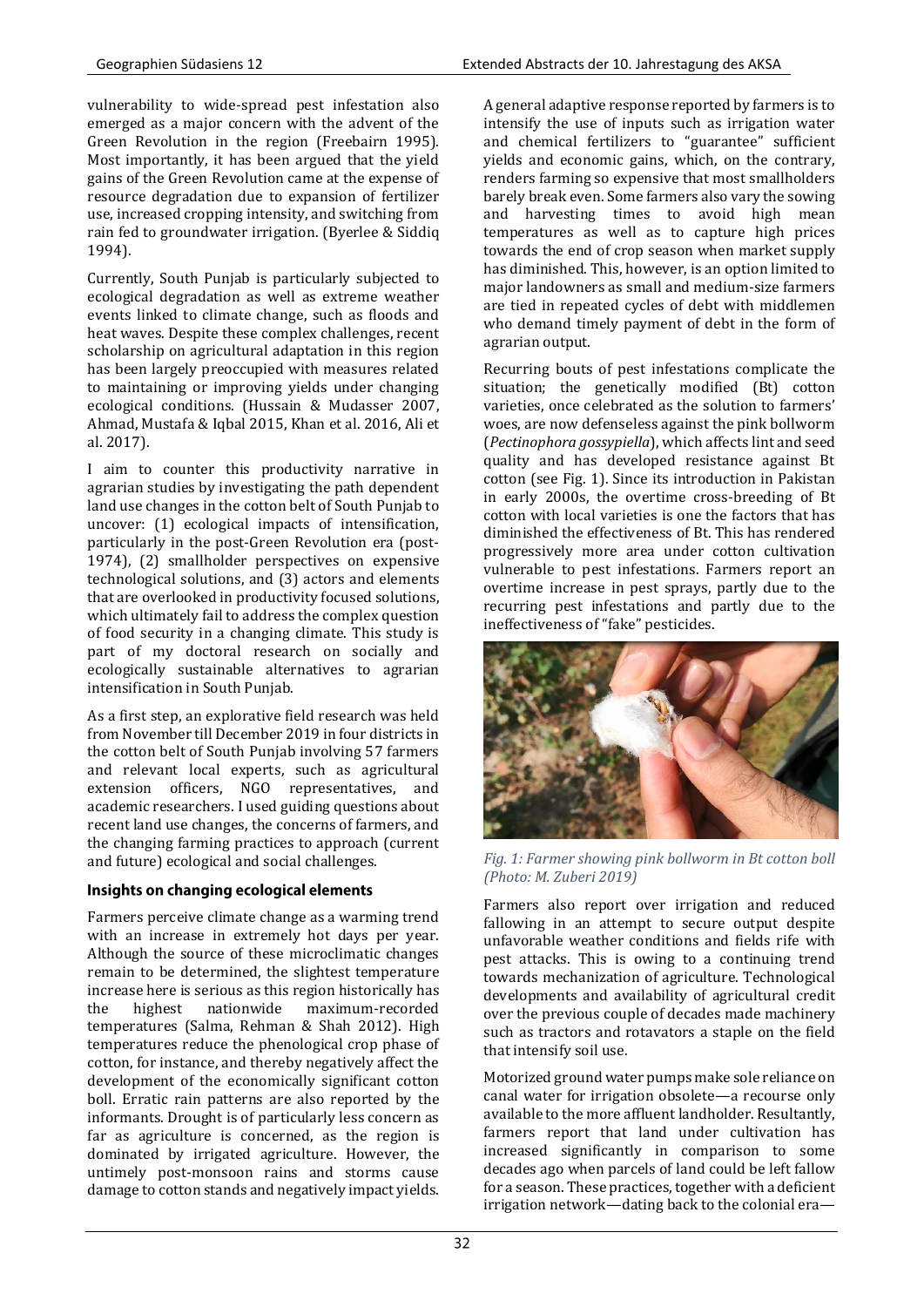with ground water seepage and in the absence of a proper drainage system, contribute to salinization which renders land infertile.

#### Insights on socio-economic developments

In light of the various climatic and pest related problems facing agriculture, some stakeholders place hope in technological remedies. Despite the unfavorable outcome of genetically modified Bt cotton, the public and private research is investing in development of genetically modified and hybrid heat tolerant varieties of crops. In recent decades, hybrid varieties of rice, maize, vegetables, and fruits have become a significant source of agricultural income for more affluent farmers.

This development has been facilitated by multidimensional factors. The Seed (Amendment) Act 2015 and the Plant Breeders' Rights Act 2016 are some of the policy related underpinnings that have made investment in patented hybrid varieties profitable for local and international agribusiness. This has resulted in a boom for local agribusinesses. Although multinational agribusinesses are attributed to having introduced hybrid varieties, the previous two decades has seen a proliferation of locally owned agribusinesses that distribute imported seeds. Thus, transnational agricultural cooperation also plays a major role in the recent 'hybrid boost'. Especially in the case of CPEC, Chinese agri-investments will likely expand cultivated area in Punjab under hybrid production.

Currently, production of hybrids in combination with tunnel farming was observed (see Fig. 2). Farmers report that the increased income from year-long cultivation of previously only-seasonal fruits and vegetable was a major attraction. Despite questions of loss of genetic diversity and seed sovereignty being raised by academics, the increasing commercialization and modernization of agriculture plays a major role in the wide-spread acceptance of genetically modified and hybrid seeds by most farmers.

Through these developments, in a region that has historically only cultivated cotton in the monsoon growing season, diversification towards other food crops is rampant. Farmers opine that the golden era of cotton, both in terms of yields and market rate, ended around 2014-2015 and so they search for alternatives. While some cotton field have been permanently converted into tunnel farms by affluent famers, some so called "progressive" farmers have responded to the alleviated market for fruits such as mangos and citrus by slowly but steadily converting cotton fields into mango orchards, a process that entails several years of going without economic returns from those plots while fruiting trees mature. This development especially occurs in areas where farmers receive access to the regional markets due to infrastructural development such as roads or highways through the sway of elected political leadership or, in some cases, the Chinese Belt-and-Road Initiative.

Another socio-economically important development is the process entailing reduction of average farm sizes can be discerned as land is passed from generation to generation. Small scale farmers can no longer afford to live from agriculture as their farm plots shrink while they are forced to compete with the economies of scale of affluent famers investing in high-yielding hybrids. When asked about alternative livelihoods in light of unprofitability of agriculture, one farmer answered despondently: *"And do what? There is nothing else to do."* 



*Fig. 2: Tunnel farms in district Multan (Photo: M. Zuberi 2019)*

# **Conclusion and outlook**

The productivity narrative in agricultural policies results in a clear divergence between private profit and public well-being as far as incentives to farmers are concerned. Productivity centered public incentives, such as subsidies for mechanical inputs, beget intensification led increase in yields, however with a degradation of resources overtime. These exacerbate social disparity between the different strata of farmers: the affluent ones accrue profits from their intensive farming practices while poorer stakeholders suffer the brunt of the ecological degradation risks. Secondly, intensification related incentives are by default aimed at enterprising or "progressive" farmers and they further distort already unequal relations of production. The trend towards intensification and higher productivity varieties is pricing smallholders out of agriculture with limited recourse. In a country where the majority of farmers are smallholders this is an alarming situation and deserves a revision of agricultural policy priorities.

Two comparative case studies are planned to investigate the processes, drivers, consequences of, and alternatives to productivity centered agrarian approaches in selected villages. Investigating the diversity of local challenges and adaptive strategies to change should help to demonstrate feasible future sustainability pathways that go beyond yield increases.